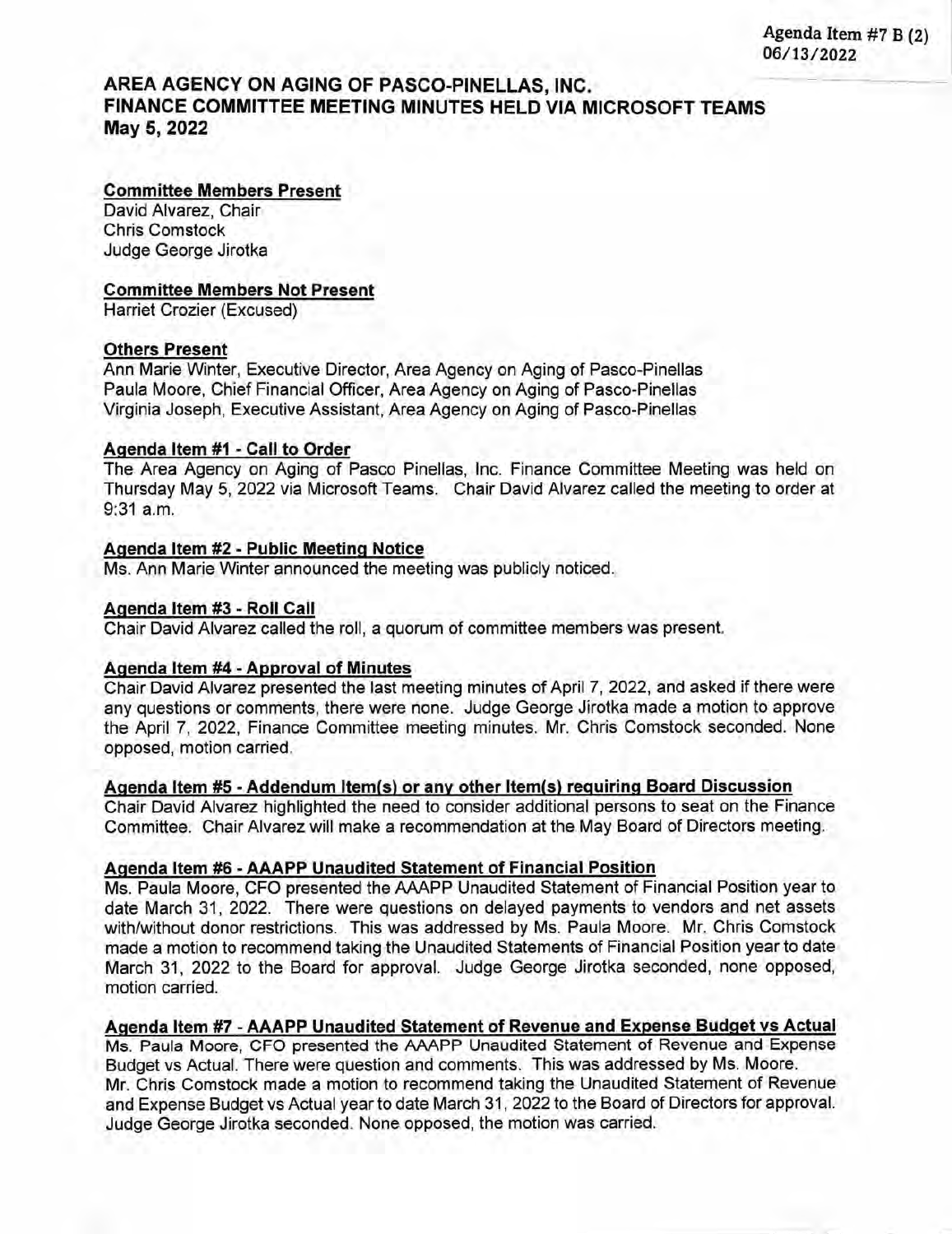## Agenda Item **#8** - **Unaudited Statement of Activities and Chanqes in Net Assets**

Ms. Paula Moore, CFO presented the AAAPP Unaudited Statement of Activities and Changes in Net Assets for the year-to-date March 31, 2022. There were no questions nor comments. Judge Jirotka made a motion to recommend taking the Unaudited Statement of Activities and Changes in Net Assets year to date March 31, 2022 to the Board for approval. Mr. Chris Comstock seconded, none opposed, motion carried.

## **Agenda Item #9 — Surplus (Deficit) Report**

Ms. Ann Marie Winter presented the Surplus/(Deficit) Report by Planning and Service Area (PSA) for Year to Date March 31, 2022. There were questions and comments. This was addressed by Ms. Winter. Mr. Chris Comstock made a motion to recommend taking the Surplus (Deficit) Report Year to Date March 31, 2022 to the Board of Directors for approval. Judge George Jirotka seconded, none opposed, motion carried.

## **Aqenda Item #10 — Office Space**

Ms. Ann Marie Winter explained that the AAAPP has expanded beyond the capacity of the Agency's current office space. The Agency is expanding in terms of staff, but the infrastructure has remained the same. Offices have been doubled up, but this has not sufficed. As a result, the Agency is working towards seeking additional office space. In discussion with Bay Pointe Management for the possibility of leasing other vacant and available office space to house additional staff and programs. Discussion and comments ensued on the matter. Discussion with Bay Point Management will continue, and a recommendation will be presented to the Committee and the Board. For information only, no action necessary.

## **Agenda Item #11 - 2021 Financial Statement Audit**

Paula Moore, Chief Financial Officer informed that the audit would commence in the coming week and expected to be presented at the June Finance Committee and Board meeting. For information only, no action necessary.

## **Agenda Item #12 — NetSuite Accounting System Implementation**

Ms. Paula Moore, CFO announced that the Finance Team have finalized the implementation phase of NetSuite and now moving on the advanced customer support, concentration on financial statements and additional customization. Bank now connected to NetSuite. For information only, no action necessary.

## **Agenda Item #13 - Item(s) for Discussion**

None.

## **Agenda Item #14 - Chairman's Report**

Chair David Alvarez asked about the status of the Investment Policy now that it was approved. This was addressed by Ms. Ann Marie Winter.

## **Agenda Item #15 — Executive Director's Report**

The Executive Director thanked Committee members for being so engaged and a good sounding Board. The Executive Director informed that the Strategic Board Planning Retreat will be held, on Saturday May 14, 2022 and encouraged Board members to attend.

## **Agenda Item #16 - Committee Member's Comments**

Judge George Jirotka informed that he will be absence for the June Finance Committee meeting.